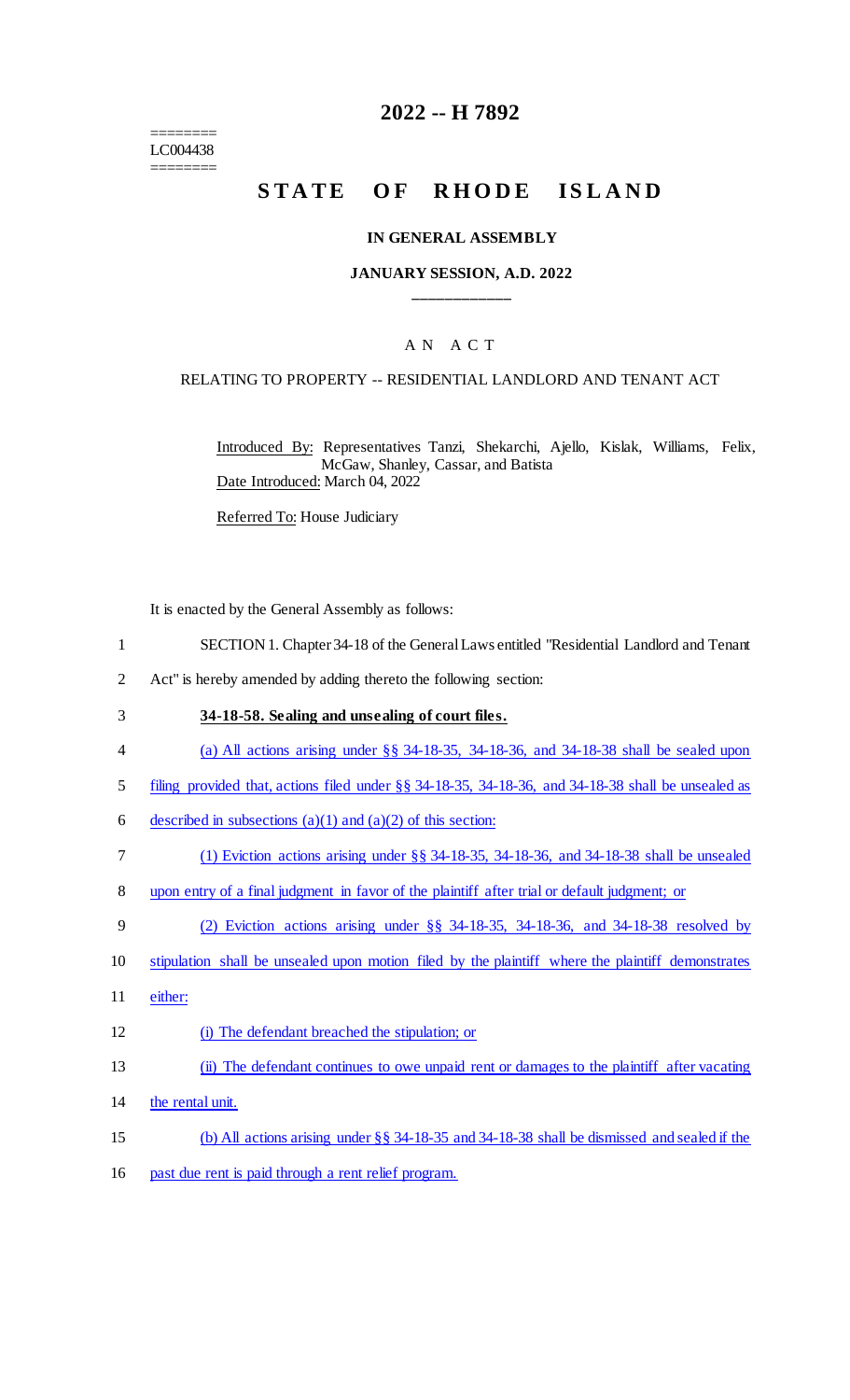======== LC004438 ========